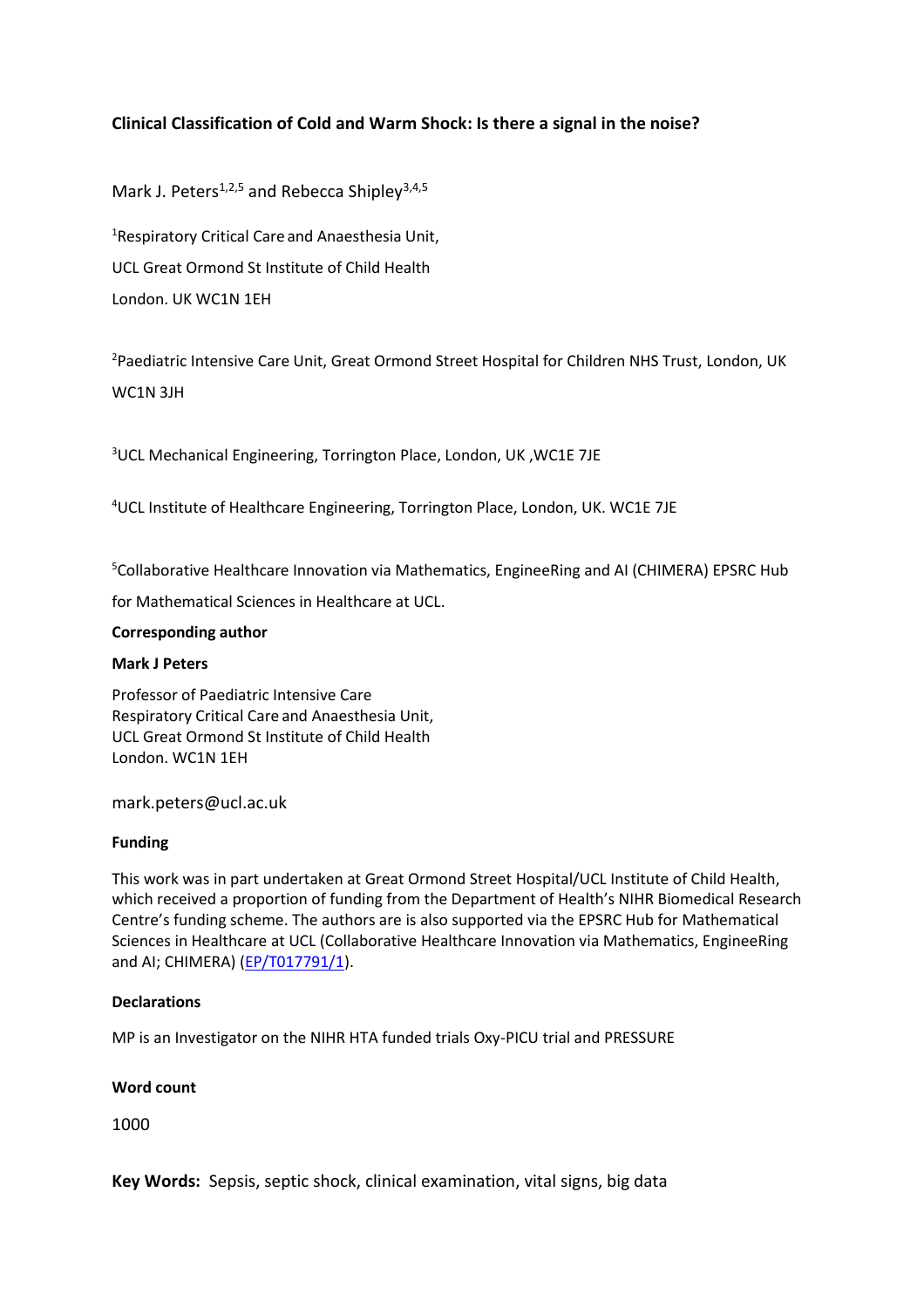*"Finding patterns is easy in any kind of data-rich environment; that's what mediocre gamblers do. The key is in determining whether the patterns represent noise or signal."* Nate Silver 'The Signal and The Noise'(1)

The 2020 Surviving Sepsis Campaign International Guidelines for the Management of Septic Shock and Sepsisassociated Organ Dysfunction in Children $(2)$  share much in common with the 2017 American College of Critical Care Medicine Clinical Practice Parameters for Hemodynamic Support of Pediatric and Neonatal Septic Shock.  $(3)$  One notable difference is the change in emphasis away from the bedside clinical classification of warm and cold shock:

*Recommendation 25 'We suggest not using bedside clinical signs in isolation to categorize septic shock in children as "warm" or "cold" (weak recommendation, very low quality of evidence).* This wording is cautious as is required in such guidelines, informed only by the available evidence. But many of us find this both surprising and uncomfortable. We tend to believe our eyes. We have all spent many hours at the bedside weighing combinations of heart rate, pulse pressure, diastolic pressure, capillary refill time and peripheral temperature or other factors. The recommendation seems to tell us not to believe what we see. Can this really be true?

Existing studies are clear that classification of shock based on bedside examination does not reflect the true hemodynamic state. Clinical estimations of cardiac output (CO) and systemic vascular resistance (SVR) agree very poorly with femoral thermodilution values. (4) Indeed patients maybe more correctly classified as 'warm' or 'cold' shock by the origin of their sepsis (community acquired vs. in-hospital)  $(5)$  than by clinical examination.

Maybe the problem is the simple one: doctors behave like humans do in general; our assessments may be flawed because of cognitive biases. We are prone to anchoring and availability biases: we prioritise the first, and most accessible, information we come across. We are all suckers for confirmation biases whereby we ignore subsequent information (e.g stroke volume estimation) that doesn't fit with our prior opinion. All of these may contribute when we are trying to integrate discordant information. For example, what weighting do we give to 'capillary refill time' as compared to 'pulse pressure' in determining shock type? Asking these questions highlights extensive gaps in in our knowledge (Table). Skin blood flow, as assessed by capillary refill time and extremity temperature, may not represent the true state of the circulation. After all muscle, gut, coronary, renal and brain blood flow all have different autoregulation processes. $(6)$  Why do we presume that pressing on a finger or chest wall informs on the average of all of these? Further, the hemodynamic state may vary rapidly with time. Finally, our techniques for measuring cardiac output in children cannot be considered a 'gold standard'.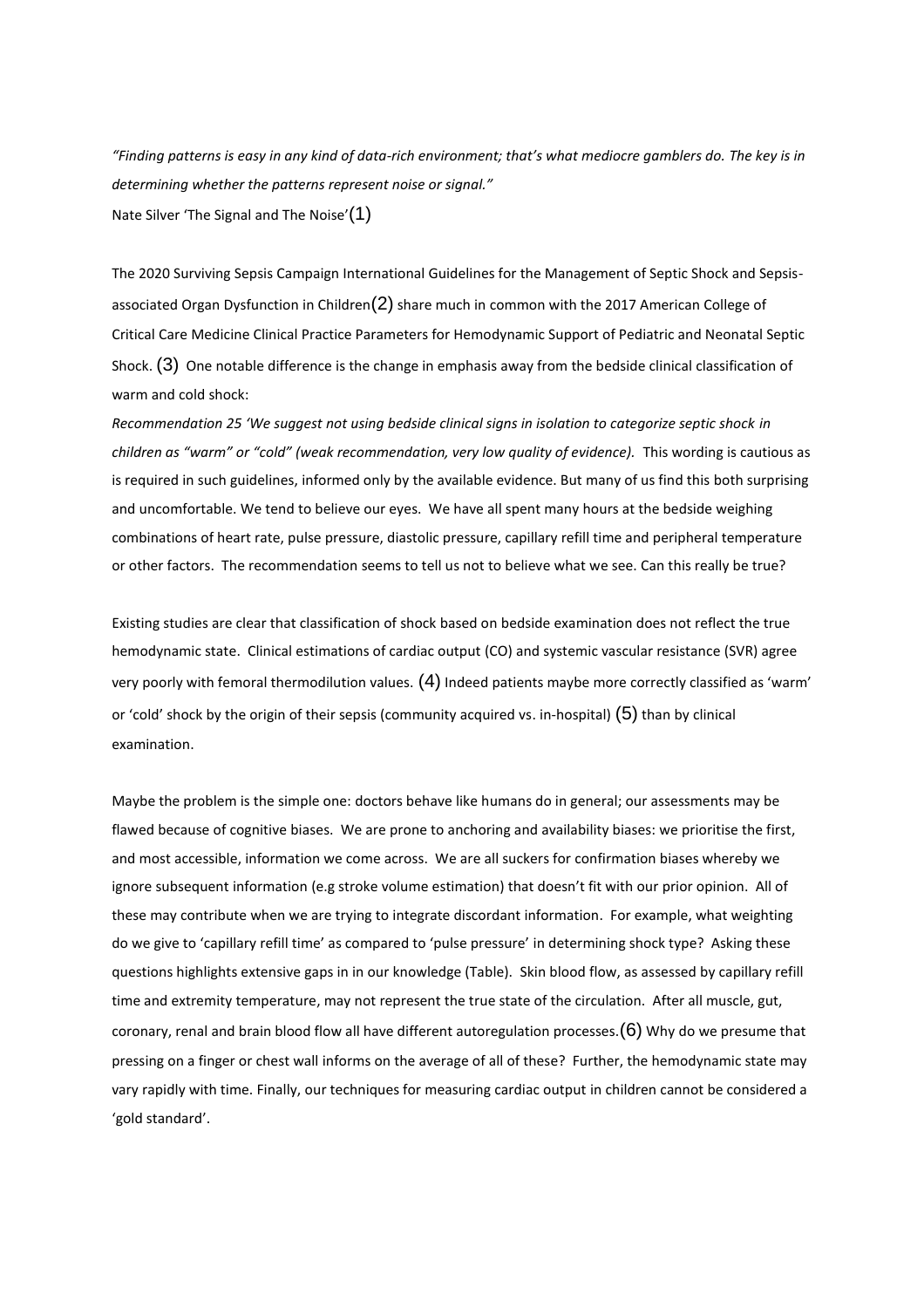Walker and colleagues $(7)$  consider some of these uncertainties, specifically the degree of agreement of individual clinical signs with the contemporaneous classification of 'shock type' in children with sepsis. While there are limitations of in the study, (retrospective design, single center, exclusion of children with variable shock types in the first hour, no direct measures of shock type), there are also important strengths (large numbers, systematic assessment on a sepsis pathway, *a priori* standards for each parameter to support a shock type classification, and a rigorous statistical approach). The individual clinical signs of shock type showed poor agreement with each other and variable agreement with the summary variable of 'shock type'. Intriguingly, comparison between the choice of vasoactive and clinical outcome revealed no suggestion that matching vasoactive to the clinical summary state of 'shock type' was beneficial. Elegantly the investigators also report on repeated simulations replacing the clinicians' classification of shock type with a random allocation. These confirmed that extremity temperature, capillary refill, and pulse strength were the factors that drove clinicians to allocate a patient as warm or cold shock. In contrast pulse pressure and diastolic blood pressure did not contribute to this decision. Interestingly, the vasoactive choice was as likely to match the random shock classification as the clinicians' allocation.

These data add weight to the view that we are wasting our time on bedside shock type classification. Maybe. However, this could all be a *'signal-to-noise'* problem.

A short digression: the recent ANDROMEDA-SHOCK study examined the effect of resuscitation targeting standardised assessment of peripheral perfusion vs serum lactate in adults with septic shock.  $(8)$  By day 28, 34.9% of the peripheral perfusion group and 43.4% of the lactate group had died (hazard ratio, 0.75 [95% CI, 0.55-1.02]; P = 0.06; risk difference, −8.5% [95% CI, −18.2%-1.2%]). This point estimate suggests an important benefit of targeting capillary refill; however, others would note the confidence interval and p-value as consistent with the binary view of this being a negative trial. Here again we can indulge our confirmation bias and take what we prefer from this experiment. Our conclusion is that in adults, very careful and standardised assessment of peripheral perfusion *may* provide an important additional resuscitation target in high risk patients.

These result conflict with the pediatric data discussed here. Given the confusion highlighted by Walker and colleagues, how would we plan equivalent trials in children? Perhaps we simply haven't filtered out sufficient noise from our vital signs to optimise any signal. For example, we rarely consider heart rate and blood pressure in the formal context of centiles for age or disease states. The opportunity here is to use tools from statistics, computing, mathematics to fill the gap.  $(9-11)$  Computational systems which integrate individual patient vital signs with predictive models of physiology at the bedside have the potential to add precision to our clinical decision making. We also know little about the optimal physiological targets for most of the vital signs we record. Such questions are the subject of upcoming randomised trials funded by the UK National Institute of Health Research from the UK Paediatric Intensive Care Society Study Group (Oxy-PICU saturation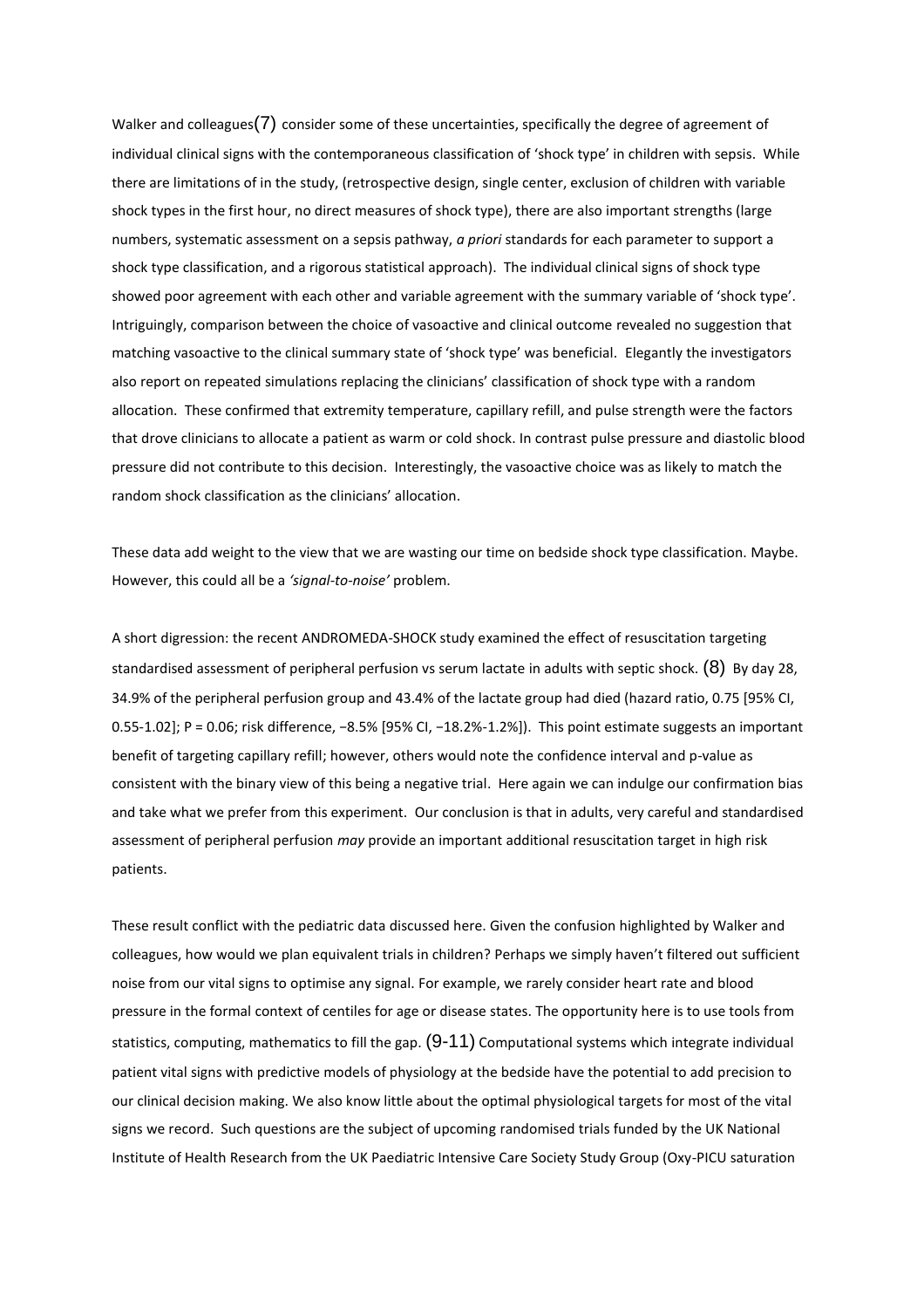targets and PRESSURE mean arterial pressure targets). These approaches may combine to reduce noise and amplify the signal for clinicians at the bedside.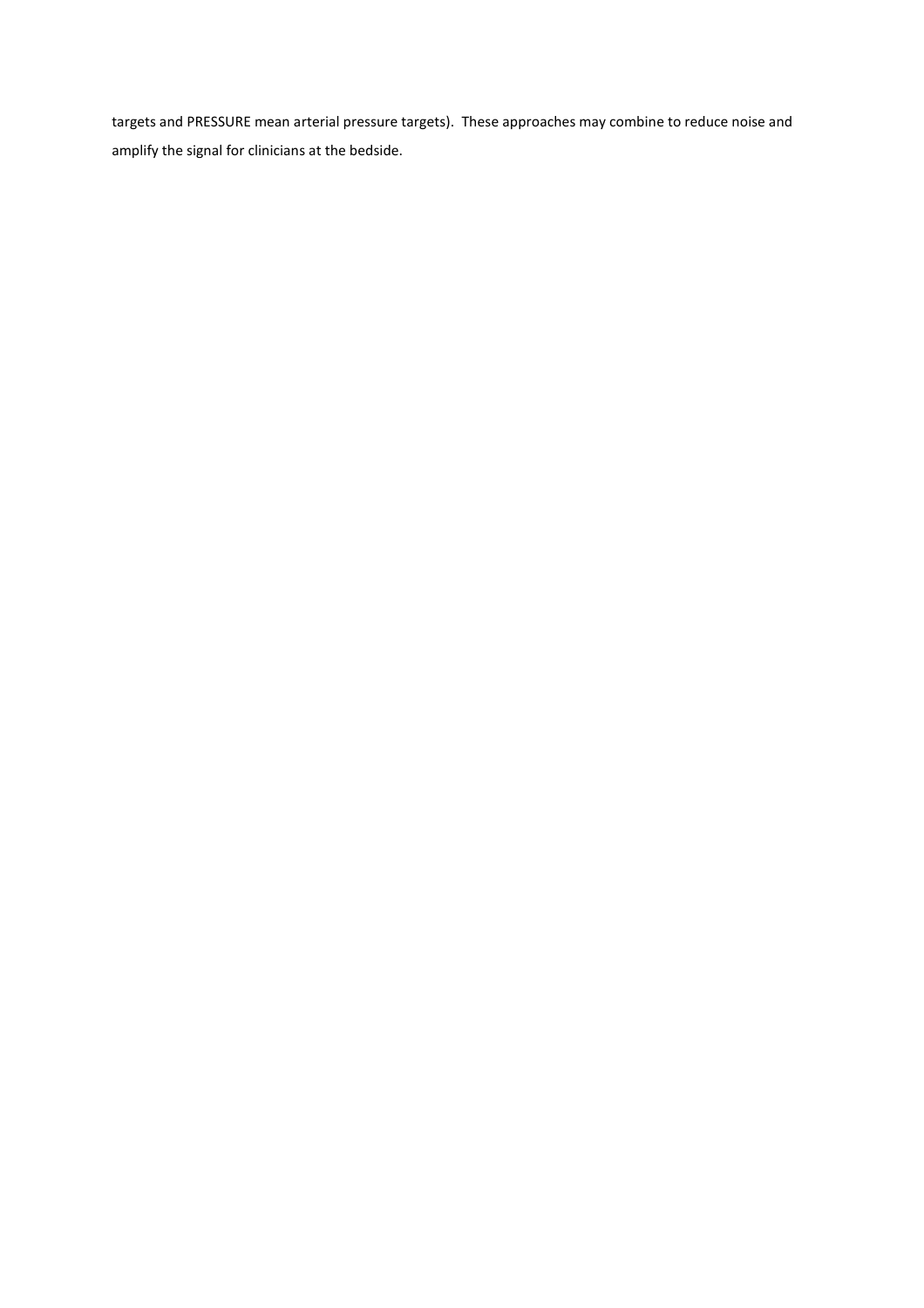# **Table: Challenges to defining and treating shock type based on clinical assessment.**

| CO = Cardiac output SVR = systemic vascular resistance |  |  |
|--------------------------------------------------------|--|--|
|--------------------------------------------------------|--|--|

| <b>Challenge</b>                                                                                                                                                                             | Impact                                                                                  | <b>Mitigation</b>                                                                                                                                                                         |
|----------------------------------------------------------------------------------------------------------------------------------------------------------------------------------------------|-----------------------------------------------------------------------------------------|-------------------------------------------------------------------------------------------------------------------------------------------------------------------------------------------|
| Little standardisation of clinical<br>examination (e.g central vs.<br>peripheral capillary refill time)                                                                                      | Individual clinicians may assess<br>elements of the clinical<br>examination differently | Standardisation of clinical examination<br>(e.g. peripheral perfusion assessment in<br>ANDROMEDA-SHOCK)(8)                                                                                |
| Weighting of elements of clinical<br>examination unknown<br>Individual elements of clinical<br>examination may be discordant                                                                 | Same findings on examination can<br>lead to different conclusions                       | Further work similar to Walker et al<br>(7) including direct measures of CO/SVR<br>to determine features most predictive of<br>warm or cold shock including hierarchy of<br>these factors |
| Skin perfusion may not reflect<br>vital organ perfusion or systemic<br>blood flow                                                                                                            | Clinical examination does not<br>reflect the true hemodynamic<br>state.                 | Definition of factors that confound<br>clinical examination (e.g. a cold room or<br>following prolonged exposure) and<br>incorporate them into robust<br>physiological models             |
| Haemodynamic state can vary<br>rapidly with time and therapy                                                                                                                                 | Choice of vasoactives may be out<br>of date                                             | Beware one-time measures of CO/SVR in<br>a dynamic situation.<br>Consider repeated or continuous<br>measures in high risk cases.                                                          |
| Precise and accurate measures of<br>CO / SVR are not generally<br>available in critically ill children                                                                                       | Incorrect values may misguide<br>treatment                                              | Treat estimates of CO/SVR as broad<br>categorisation (high / medium / low) and<br>as a tool for recognising trends.                                                                       |
| Vasoactive medications are not<br>'clean drugs' (mixed alpha/beta 1<br>and 2 effects at different doses)<br>Individuals respond differently to<br>similar doses of vasoactive<br>medications | Complex to match intended with<br>unwanted effects.                                     | Constant monitoring and reassessment.<br>Preference for drugs with rapid offset<br>unless hemodynamic state is both well-<br>defined and not varying rapidly                              |
| Optimal therapeutic<br>haemodynamic goals in children<br>are unknown.                                                                                                                        | Potential to cause harm by over-<br>or undertreatment with fluid and<br>vasoactives.    | Computational models of vital sign data<br>to define clinical parameters in context of<br>age and disease                                                                                 |